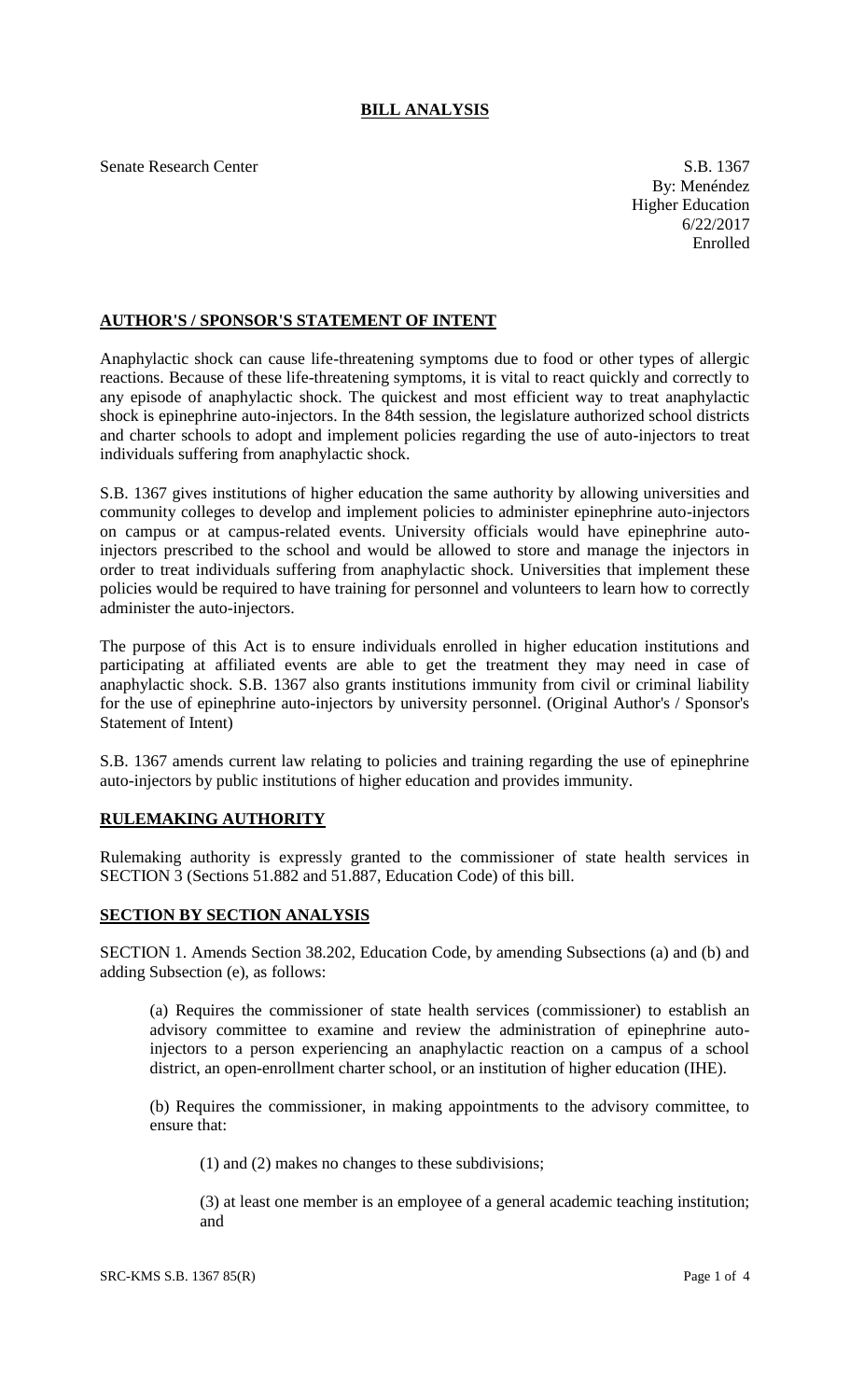(4) at least one member is an employee of a public junior college or a public technical institute.

(e) Defines "general academic teaching institution," "institution of higher education," "public junior college," and "public technical institute."

SECTION 2. Amends Section 38.207, Education Code, as follows:

Sec. 38.207. ADVISORY COMMITTEE: DUTIES. Requires the advisory committee to advise the commissioner on:

(1) the storage and maintenance of epinephrine auto-injectors on school campuses and campuses of IHEs;

(2) the training of school personnel and school volunteers, and of personnel and volunteers at IHEs, in the administration of an epinephrine auto-injector; and

(3) a plan for one or more school personnel members or school volunteers trained in the administration of an epinephrine auto-injector to be on each school campus, and one or more personnel members or volunteers of an IHE trained in the administration of an epinephrine auto-injector to be on each campus of an IHE.

SECTION 3. Amends Chapter 51, Education Code, by adding Subchapter Y-1, as follows:

### SUBCHAPTER Y-1. MAINTENANCE, STORAGE, ADMINISTRATION, AND DISPOSAL OF EPINEPHRINE AUTO-INJECTORS

Sec. 51.881. DEFINITIONS. Defines "advisory committee," "anaphylaxis," "campus," "epinephrine auto-injector," "institution of higher education," "personnel," and "physician."

Sec. 51.882. MAINTENANCE, STORAGE, ADMINISTRATION, AND DISPOSAL OF EPINEPHRINE AUTO-INJECTORS. (a) Authorizes each IHE to adopt and implement a policy regarding the maintenance, storage, administration, and disposal of epinephrine auto-injectors on the IHE's campus.

(b) Requires that a policy, if a policy is adopted under Subsection (a), provide that personnel or volunteers who are authorized and trained may administer an epinephrine auto-injector to a person who is reasonably believed to be experiencing anaphylaxis on the IHE's campus, and authorizes the policy to provide that personnel or volunteers who are authorized and trained may administer an epinephrine auto-injector to a person who is reasonably believed to be experiencing anaphylaxis at an off-campus event or while in transit to or from an off-campus event sponsored by the IHE.

(c) Requires the commissioner with advice from the advisory committee to adopt rules regarding the maintenance, storage, administration, and disposal of an epinephrine auto-injector on the campus of an IHE subject to a policy adopted under Subsection (a). Requires that the rules establish:

(1) the number of epinephrine auto-injectors available at each campus;

(2) the process for each IHE to check the inventory of epinephrine autoinjectors at regular intervals for expiration and replacement; and

(3) the amount of training required for personnel or volunteers to administer an epinephrine auto-injector.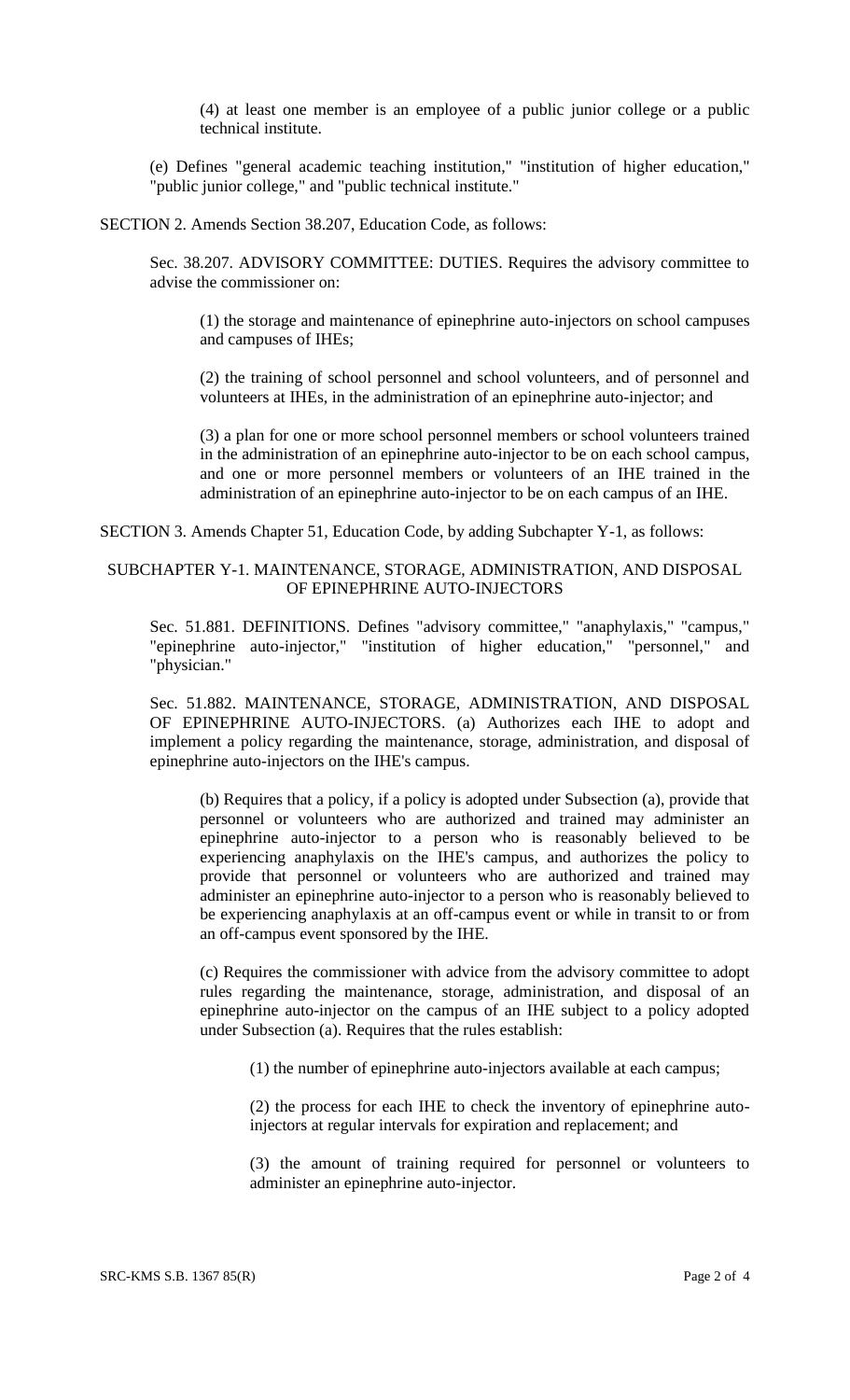(d) Requires each IHE that adopts a policy under Subsection (a) to require that the IHE's campuses have personnel or volunteers authorized and trained to administer an epinephrine auto-injector present.

(e) Requires that the supply of epinephrine auto-injectors at a campus be stored in a secure location and be easily accessible to personnel or volunteers authorized and trained to administer an epinephrine auto-injector.

Sec. 51.883. REPORT ON ADMINISTERING EPINEPHRINE AUTO-INJECTOR. (a) Requires the IHE, not later than a certain date, to report the information required under Subsection (b) to the physician who prescribed the epinephrine auto-injector and the commissioner.

(b) Requires that the report include certain information.

Sec. 51.884. TRAINING. (a) Provides that each IHE that adopts a policy under Section 51.882(a) is responsible for training personnel or volunteers in the administration of an epinephrine auto-injector.

(b) Requires that required training include certain information relating to anaphylaxis and epinephrine auto-injectors and be provided in a formal training session or through online education and be completed annually.

(c) Requires each IHE that adopts a policy under Section 51.882(a) to maintain records on the required training.

Sec. 51.885. PRESCRIPTION OF EPINEPHRINE AUTO-INJECTORS. (a) Authorizes a physician to prescribe epinephrine auto-injectors in the name of an IHE that adopts a policy under Section 51.882(a). Requires the physician to provide the IHE with a standing order for the administration of an epinephrine auto-injector to a person reasonably believed to be experiencing anaphylaxis.

(b) Provides that the standing order under Subsection (a) is not required to be patient-specific, and authorizes the epinephrine auto-injector to be administered to a person without an established physician-patient relationship.

(c) Provides that, notwithstanding any other provisions of law, supervision or delegation by a physician is considered adequate if the physician periodically reviews the order and is available through direct telecommunication as needed for consultation, assistance, and direction.

(d) Requires that an order issued under this section contain certain information.

(e) Authorizes a pharmacist to dispense an epinephrine auto-injector to an IHE without requiring the name or any other identifying information relating to the user.

Sec. 51.886. GIFTS, GRANTS, AND DONATIONS. Authorizes an IHE to accept gifts, grants, donations, and federal funds to implement this subchapter.

Sec. 51.887. RULES. Requires the commissioner, except as otherwise provided by this subchapter, to adopt rules necessary to implement this subchapter.

Sec. 51.888. IMMUNITY FROM LIABILITY. (a) Provides that a person who in good faith takes, or fails to take, any action under this subchapter is immune from civil or criminal liability or disciplinary action resulting from that act or failure to act, including issuing certain orders relating to an epinephrine auto-injector; taking certain actions relating to an epinephrine auto-injector; providing, or assisting in providing, training, consultation, or advice in the development, adoption, or implementation of policies, guidelines, rules, or plans; or undertaking any other permitted or required act.